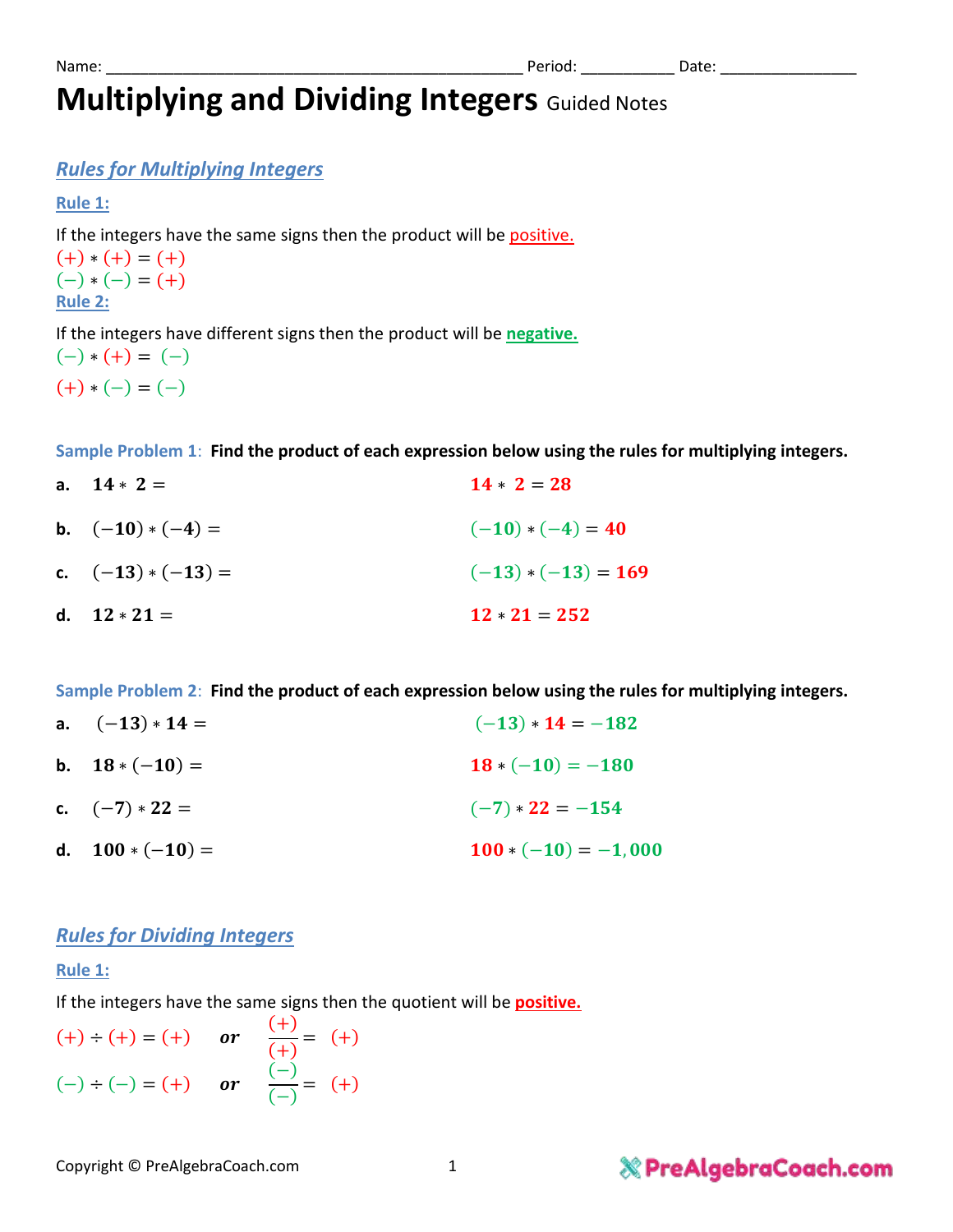## **Multiplying and Dividing Integers** Guided Notes

#### **Rule 2:**

If the integers have different signs then the quotient will be **negative.**

$$
(-)
$$
 ÷  $(+) = (-)$  or  $\frac{(-)}{(+)} = (-)$   
 $(+)$  ÷  $(-) = (-)$  or  $\frac{(+)}{(-)} = (-)$ 

**Sample Problem 3**: **Find the quotient of each expression below using the rules for dividing integers.**

**a.**  $234 \div 2 =$  **2.234**  $\div 2 = 117$ **b.**  $(-1,000) \div (-4) =$   $(-1,000) \div (-4) = 250$ **c.**  $(-196) \div (-14) =$   $(-196) \div (-14) = 14$ d. −225  $-5$ =  $-225$  $-5$  $=45$ 

**Sample Problem 4**: **Find the quotient of each expression below using the rules for dividing integers.**

**a.**  $(-432) \div 9 =$   $(-432) \div 9 = -48$ **b.**  $2.025 \div (-45) =$  ,  $2.025 \div (-45) = -45$ **c.** −  $\frac{1}{36}$  =  $-216$  $\frac{1}{36} = -6$ **d.**  $1,024 \div (-16) =$   $1,024 \div (-16) = -64$ 

**Sample Problem 5**: **Solve each expression below.** 

**a.**  $(-12) * (-140) \div 8 =$   $(-12) * (-140) \div 8 =$  $= 1,680 \div 8 =$  $= 210$ **b.**  $128 \div 4 * (-14) =$   $128 \div 4 * (-14) =$  $= 32 * (-14) =$  $=-448$ **c.**  $(-100) \div [20 \div (-10)]^2 =$  $z^2 = (-100) \div [20 \div (-10)]^2 =$  $= (-100) \div [-2]^2 =$  $= (-100) \div 4 =$  $=-25$ 

## **& PreAlgebraCoach.com**